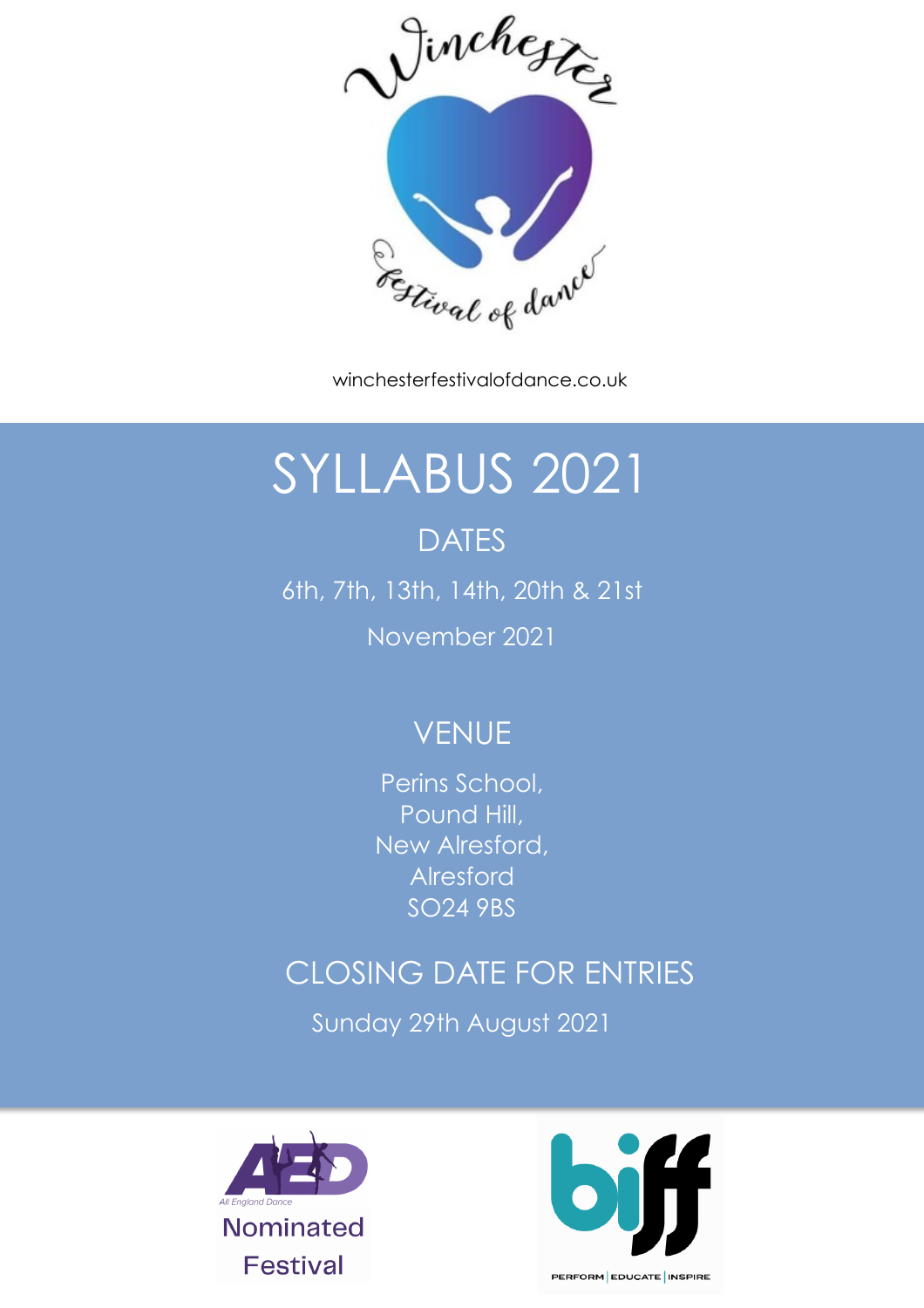

# ENTRIES

### Our new online entry system will be available from Monday 2 August on our website here:

### [www.winchesterfestivalofdance.co.uk](http://www.winchesterfestivalofdance.co.uk)

Closing date for entries: 29th August 2021 (The entry date will close early if capacity is reached before the date stated)

### Entry notes:

- Entries will be accepted on a first come first served basis. Priority will be given to previously attending schools however every effort will be made to accommodate everyone.
- Teachers and parents please think carefully when entering dances for the festival. While we understand that some circumstances are unavoidable we had a considerable number of non-dancers last year. This can make a festival financially unstable due to the loss of door entries. Please think carefully about your entries!

ALL ENQUIRIES TO:

[winchesterfod@hotmail.com](mailto:winchesterfod@hotmail.com)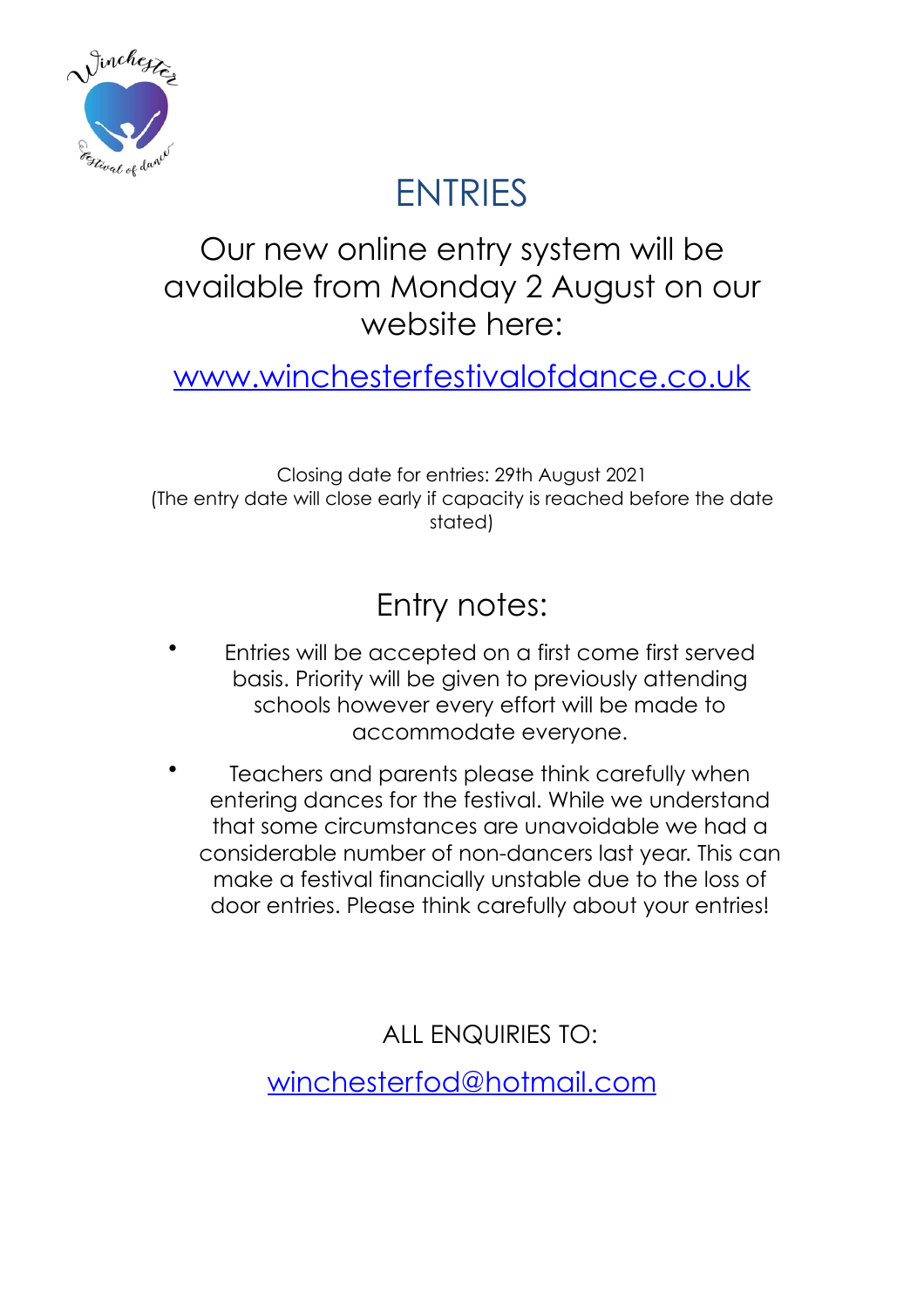# ADJUDICATOR FOR 2021

 We are extremely pleased to announce that the 2021 adjudicator at Winchester Festival of Dance will be:

### Lynne Chilver



Lynne is the Principal of a busy and successful school in Hillingdon, Middlesex, which offers all Theatre Branch subjects. Former pupils have gone on to dance in shows in the West End, across the UK and abroad.

She is an examiner for the IDTA, an adjudicator for The British and International Federation of Festivals and serves on the All England Dance panel of adjudicators. She has extensive experience of all aspects of the festival movement.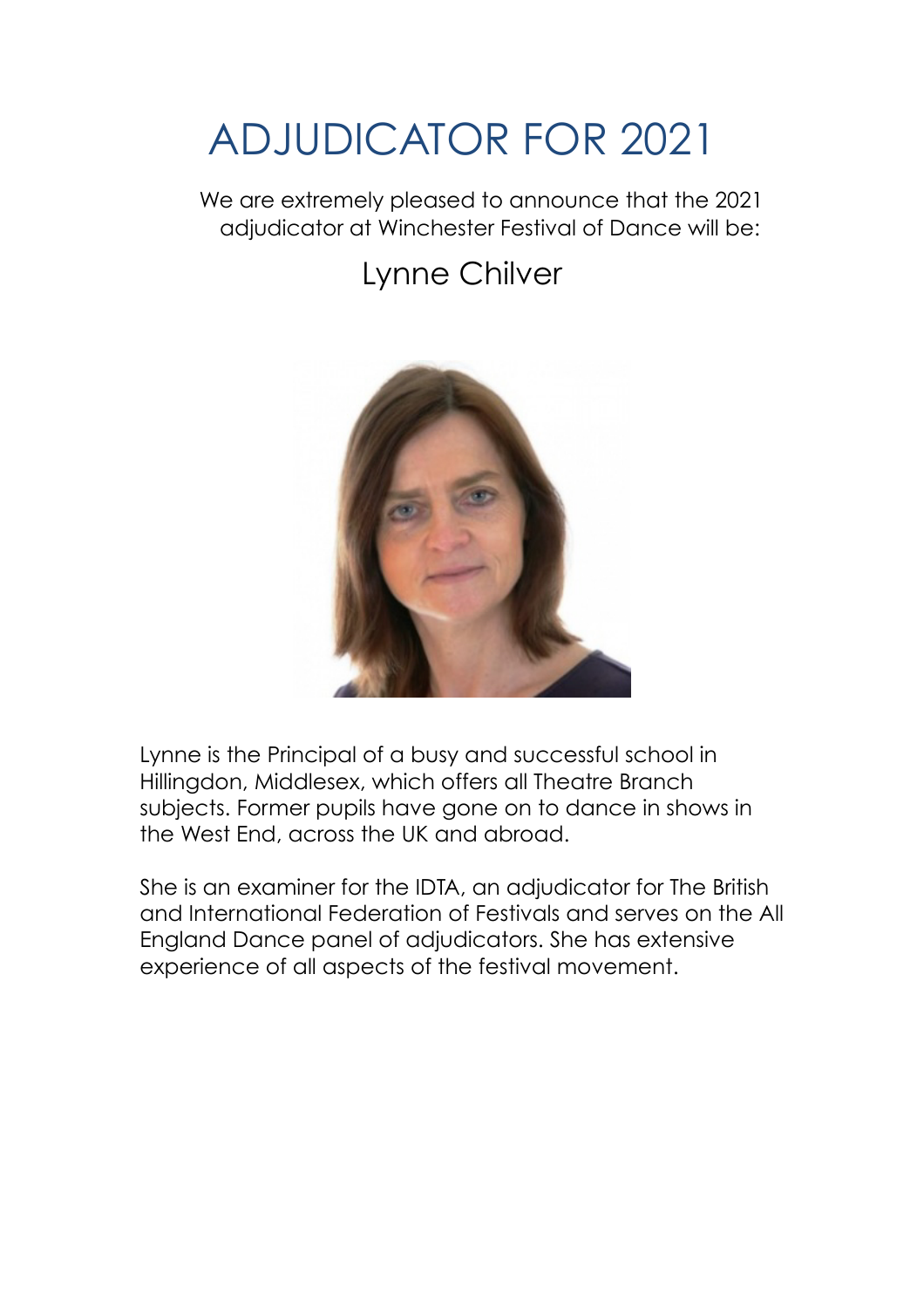# General Festival Rules

Please also note additional rules applicable in the respective sections.

- 1. Entries and fees must be received as indicated in the rules of the section. Fees are not returnable, except at the discretion of the Organiser.
- 2. Payment by BACS is preferable, however, if by cheque, please send only one cheque for the full amount. Multiple cheques may not be accepted. Payment details can be found on your invoice.
- 3. The decisions of the adjudicators and judges are final. School Principals or those completing entry forms, will be notified of the time, date and venue for the performances at least one week prior to such performances and any query must be taken up with the Organiser immediately.
- 4. Challenge trophies cannot be won outright and holders are required to return them as indicated in the respective sections. Awards and trophies in any class where, in the opinion of the adjudicators, a sufficiently high standard has not been attained, may be withheld.
- 5. The holder of a trophy is responsible for any loss or damage thereto and no trophy shall be taken out of the United Kingdom.
- 6. Any dispute which may arise in respect of the rules or any other matters connected with the festival will be decided by the Organiser whose decision is final.
- 7. Professionals are not eligible to compete in this festival. For the purpose of this festival, professionals are defined as those who derive more than basic out of pocket expenses within the appropriate profession, either as a performer or as a teacher, or attend a stage/dance school on a full-time basis.
- 8. The Organiser reserves the right to appoint replacement or additional adjudicators and to alter, modify or cancel any of the arrangements detailed in the syllabus.
- 9. The Festival cannot be held responsible for any damage or loss of any personal property; including costumes at the festival.
- 10. The Organiser reserves the right to refuse any entry without assigning a reason.
- 11.Abusive behaviour, verbal or physical, towards festival staff will not be tolerated. Anyone behaving in such a manner will be asked to leave and no refund will be given.
- 12.All performances using music from shows in current production are subject to copyright law. Songs from shows in current production may be sung as a concert item, i.e., with no costume or movement without need for copyright permission. Where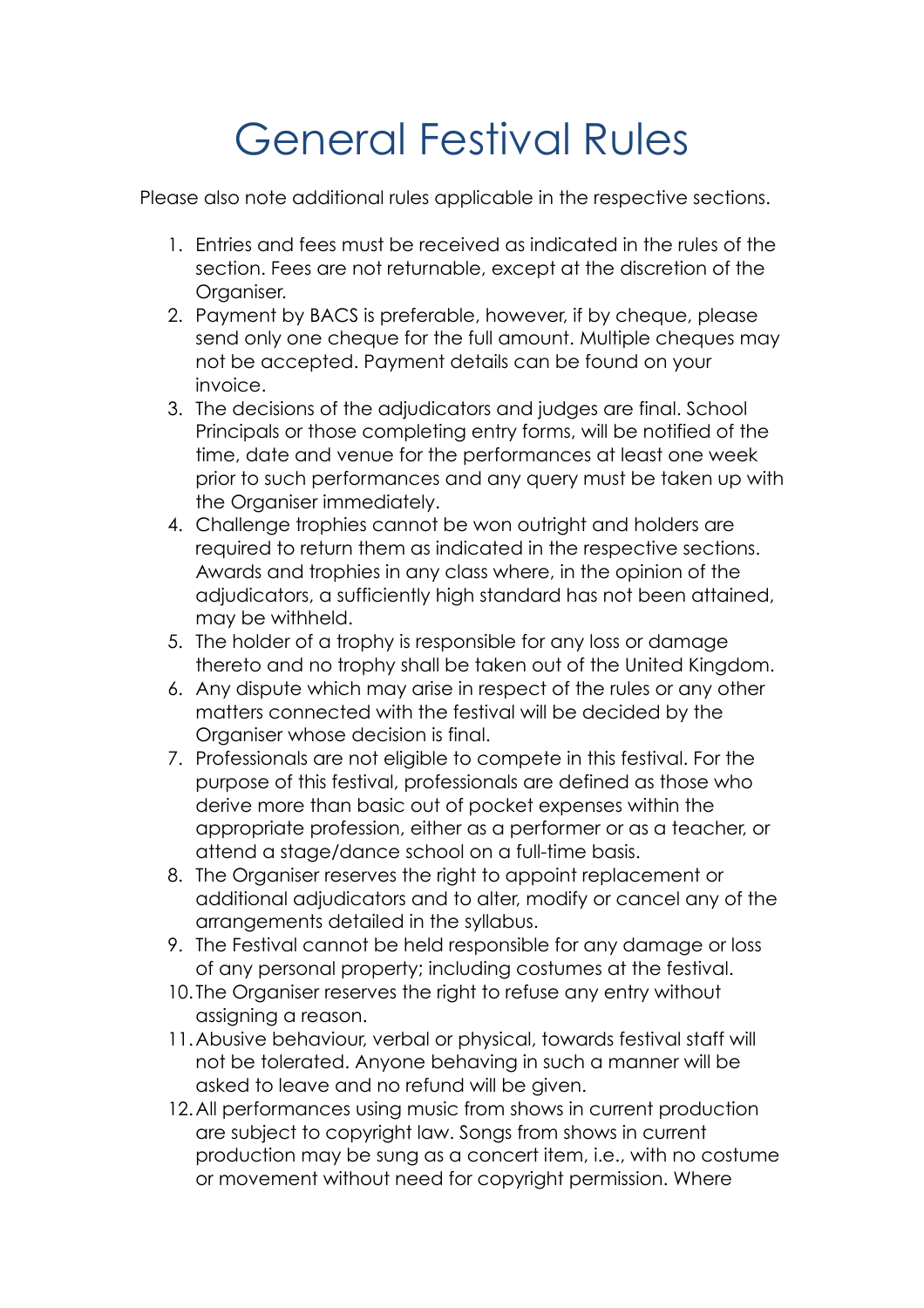need for copyright permission. Where movement or costume, are included in a performance copyright permission is required and the festival committee accepts these entries on the basis that the appropriate copyright permission has been sought. Performers or teachers with queries on how to obtain copyright permission for performance items should contact Festivals House on 01625 428297 before making their entries. Calls cost maximum of 50p per minute

### Table of Fees

**Solos:** £5.50 per entry. **Duets:** £10.00 per entry. **Trios & Quartets:** £12.50 per entry. **Groups:** £20.00 per entry.

Please *DO NOT* make payment until the festival requests you to do so.

**Entries will only be accepted with full payment and confirmation of having read and understood the Child Protection Policy, Data Protection Policy and Privacy Notice, that can be found at the end of this syllabus.**

### Covid-19

We will be keeping up to date with any government advice regarding COVID-19. If restrictions are put into place, we will update you with any relevant information closer to the start of the festival.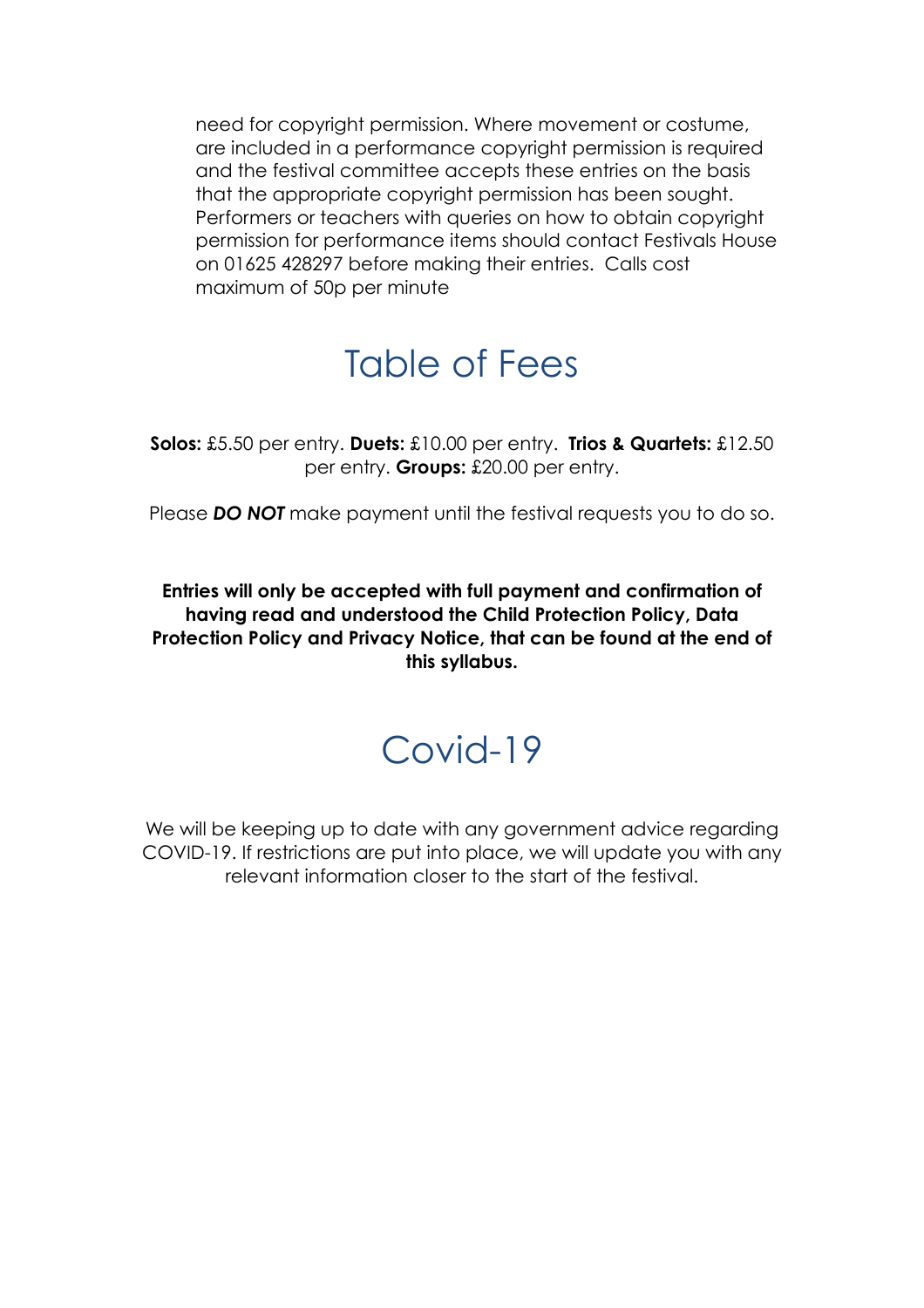# Performing Rules

#### (Please also refer to the All England Dance syllabus to ensure compliance with their rules in order to enter regional finals, should you receive a qualifying mark)

- 1. Age as at 1 September 2021. The age of the oldest competitor in a duet, trio, quartet or group determines the age group.
- 2. All music should be uploaded to the portal by 16 October 2021 at the latest.Please also bring your music on the day on a CD, phone or tablet as a back up in case of any technical difficulties.
- 3. Latecomers will be allowed to dance only if time permits at the discretion of the organiser and will be marked but not placed. The festival organiser may start classes up to 30 minutes early if the festival is running early.
- 4. No dance may exceed the time limit stated. Where the time limit is exceeded the Adjudicator may stop the performance.
- 5. Competitors may not enter more than one dance in any solo class but they may enter TWO in duet, trio or quartet classes where there is a CHANGE OF STYLE OR PARTNER.
- 6. Performers must dance in correct numerical order except where a complete change of make-up and hairstyle is involved, or at the discretion of the Organiser. Failure to do so may mean the competitor will be marked only but not placed.
- 7. There will be absolutely no dancing for a mark or out of section if you cannot make the date or time of your dance.
- 8. The stage and stage wings are out of bounds to all except authorised persons and entrants about to perform (authorised persons are Festival Stewards ONLY) ONE assistant ONLY is permitted backstage for competitors UNDER 7 or for the purpose of props and this person MUST leave the backstage area once the competitor has danced.
- 9. Pre-recorded music in ANY Song & Dance performance must NOT include any singing or chanting. Pre-recorded music used in ANY tap sections must not include any recorded tap or similar sound effect.
- 10.Entries are accepted in strict order of their arrival and the organiser reserves the right to return entries should the maximum limit have already been attained. The organiser also reserves the right to split or combine classes if necessary, to ensure the smooth running of the Festival.
- 11.Groups minimum number of dancers in a group to be eight.
- 12.No pointe work is allowed less than 13 years of age.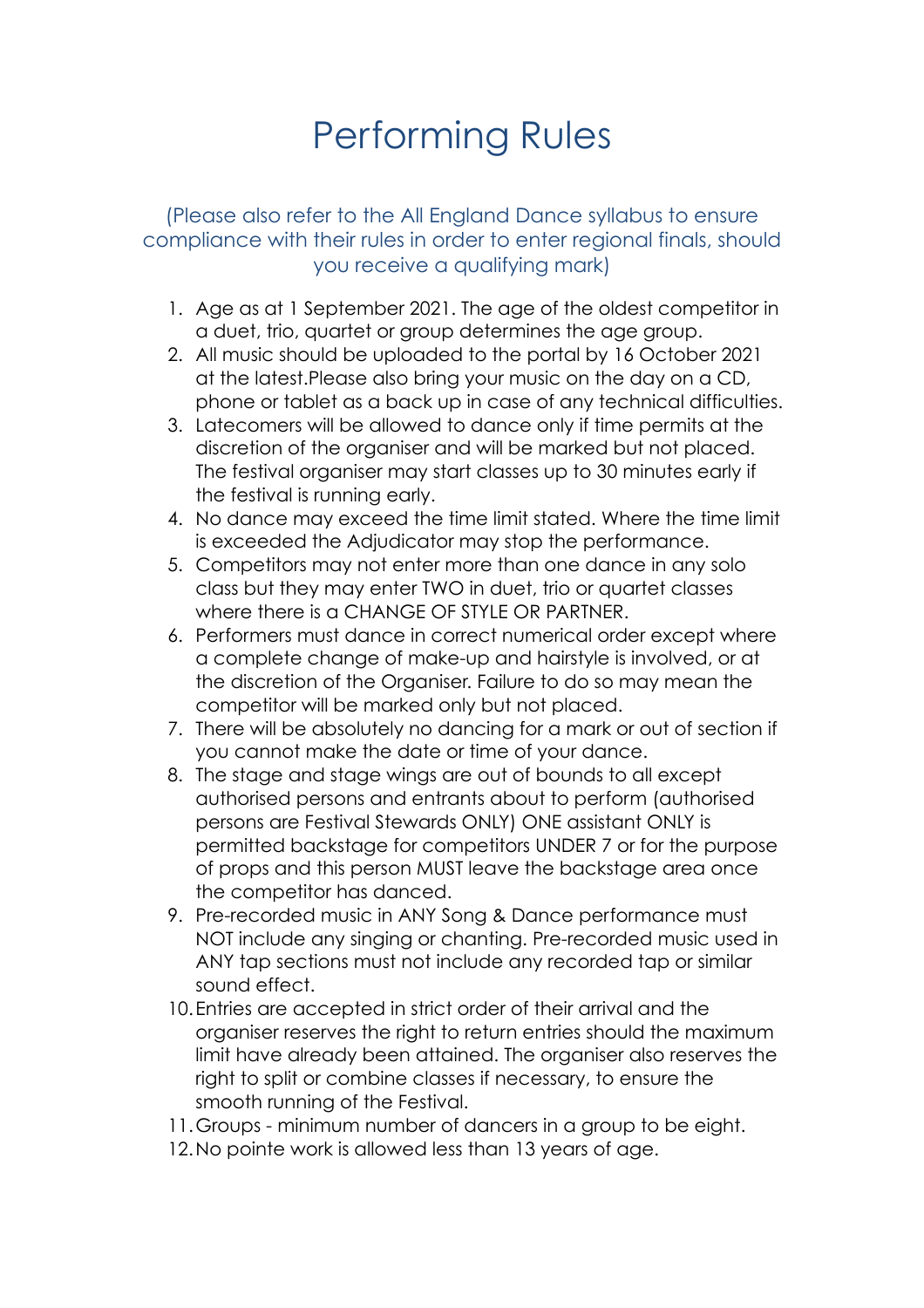- 13.Re-dances are allowed in Pre-Junior, A & Novice Classes, or if there is a musical breakdown. Re-dances in any other classes are at the discretion of the organiser and adjudicator and may not be able to be placed.
- 14.VIDEOS AND PHOTOGRAPHY ARE NOT PERMITTED (including mobile phones). ANYONE NOT OBEYING THIS RULE MAY BE ASKED TO LEAVE. TEACHERS MUST MAKE THEIR PARENTS & PUPILS AWARE OF THIS.
- 15.Access to changing rooms is restricted to teachers and parents who need to help children with dressing. Anyone not in this category will be asked to leave the area. Please note: men are not allowed in the girls' changing room under any circumstances. If a father is the only accompanying adult with a female entrant, a family room can be provided. Please contact us to request this.
- 16. The adjudicator's decision is final and no discussion or correspondence will be entered into. Communication with the adjudicator by competitors, teachers or other interested parties prior to or during the competition is strictly prohibited.
- 17.In the event of a tie for a trophy the adjudicator will decide if the trophy is to be shared or the trophy is to be awarded to the performance of her choice.
- 18. Trophies will be awarded at the end of the last day, provided a minimum standard has been achieved. Trophies and cups must be returned by the end of the first weekend of the festival. If trophies are not returned then the school will be held liable for replacement cost.
- 19.Dressing rooms must be kept tidy and respect must be given to the school's property. Any possessions left in the dressing rooms are entirely at the owner's risk
- 20.Winchester Festival of Dance does not accept liability for the infringement of copyright, recording or performing rights arising out of any competitor's accompaniment or performance
- 21.No entry fees will be refunded, and the organiser reserves the right to refuse any entry
- 22.National, Character & Greek Dances must include Country of Origin, and or title of dance on entry form, which will be used to announce prior to dancing.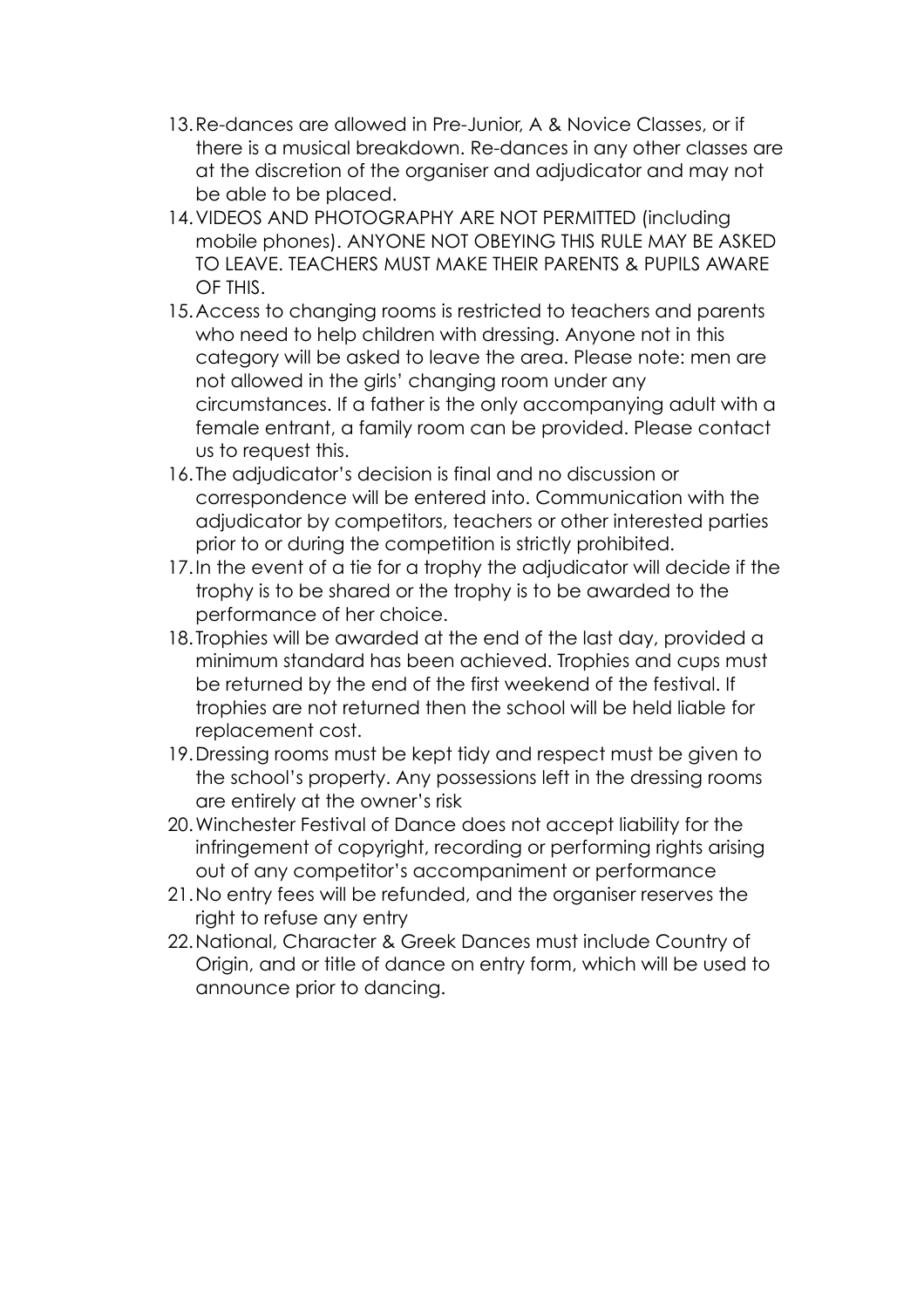### Novice Rules

To qualify for the novice section a novice dancer must (in the genre they are entering):

- Never have received a 1st or 2nd place
- Never have received a mark greater than 83

We have novice classical and stage sections, only one classical or stage dance may be entered per dancer into these sections.

All dancers in a novice duet, trio or quartet must be a 'novice' as defined above.

Juniors are 11 years and under as of 1st September 2021 Intermediates are 15 years and under as of 1st September 2021 Seniors are 19 years and under as of 1st September 2021

Note to teachers: Our novice sections are for children who are fairly inexperienced at performing and need to gain in confidence and experience. When entering novice sections please use your discretion.

All other performance rules and timings apply as per the open section.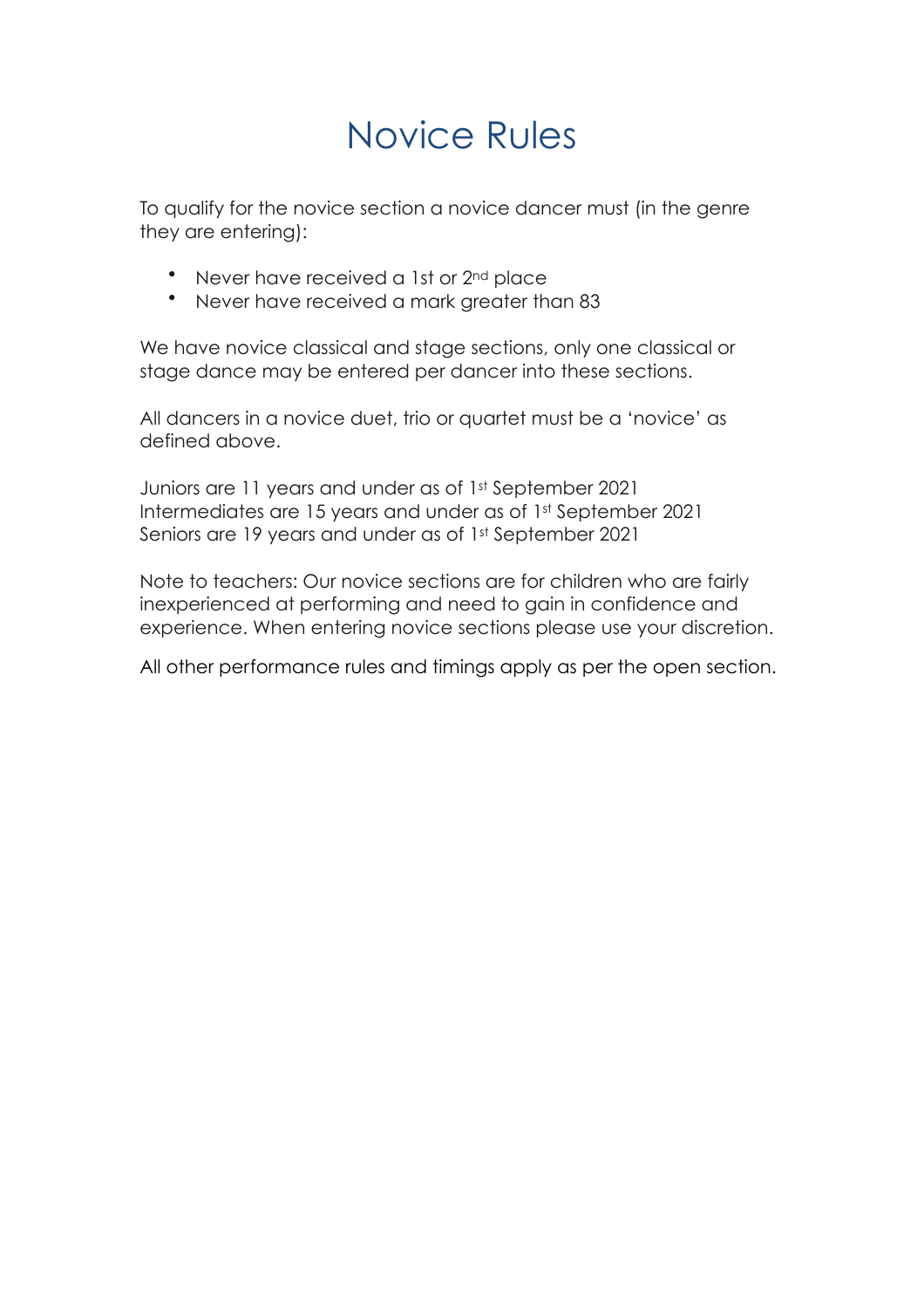# Disciplines, Codes and Time Limits

| <b>Discipline</b>                           |            | Solos             |              |        | <b>Duets</b> |      |     | Trios/<br>Quartets |      |     | Groups |     |     |
|---------------------------------------------|------------|-------------------|--------------|--------|--------------|------|-----|--------------------|------|-----|--------|-----|-----|
|                                             | Class      | Pre-<br>Ju<br>A B | $\mathsf{C}$ | D<br>E | Ju           | ln.  | Se  | Ju                 | In   | Se  | Ju     | In. | Se  |
| Classical                                   | Code       | Mins              |              | Mins   |              | Mins |     |                    | Mins |     |        |     |     |
| <b>Classical Ballet</b>                     | CB         | 1.5               |              |        | 2.5          |      |     | 2.5                |      |     | 4.0    |     |     |
| Classical,<br>Stylised or<br>Modern Ballet* | CSB        |                   | 2.0          | 2.0    |              | 2.5  | 2.5 |                    | 2.5  | 2.5 |        | 4.0 | 4.0 |
| <b>Classical Greek</b>                      | CG         | 1.5               | 2.0          | 2.0    | 2.5          | 2.5  | 2.5 | 2.5                | 2.5  | 2.5 | 4.0    | 4.0 | 4.9 |
| Contemporary                                | <b>CMB</b> |                   |              | 2.0    |              |      | 2.5 |                    |      | 2.5 |        |     | 4.0 |
| National                                    | <b>NA</b>  | 1.5               | 2.0          | 2.0    | 2.5          | 2.5  | 2.5 | 2.5                | 2.5  | 2.5 | 4.0    | 4.0 | 4.0 |
| Character                                   | <b>CH</b>  | 1.5               | 2.0          | 2.0    | 2.5          | 2.5  | 2.5 | 2.5                | 2.5  | 2.5 | 4.0    | 4.0 | 4.0 |
| Stage                                       |            |                   |              |        |              |      |     |                    |      |     |        |     |     |
| Modern**                                    | <b>MO</b>  | 1.5               | 2.0          | 2.0    | 2.5          | 2.5  | 2.5 | 2.5                | 2.5  | 2.5 | 4.0    | 4.0 | 4.0 |
| Lyrical Modern                              | LM         |                   |              | 2.0    |              |      |     |                    |      |     |        |     |     |
| Tap                                         | <b>TA</b>  | 1.5               | 2.0          | 2.0    | 2.5          | 2.5  | 2.5 | 2.5                | 2.5  | 2.5 | 4.0    | 4.0 | 4.0 |
| Song and<br>Dance/Musical<br>Theatre        | <b>SD</b>  | 2.0               | 2.5          | 2.5    | 3.0          | 3.0  | 3.0 | 3.0                | 3.0  | 3.0 | 4.5    | 4.5 | 4.5 |

\* Classical Ballet and Stylised Ballet will be judged together in the classes indicated above. However, only one dance from these two disciplines may be entered. \*\* Entries for Lyrical Modern are accepted in D and E solo sections only. In Pre-Junior, A, B and C Modern classes, Modern and Lyrical will be judged together but only one dance from these two disciplines may be entered. Lyrical will not be accepted in D and E Modern classes.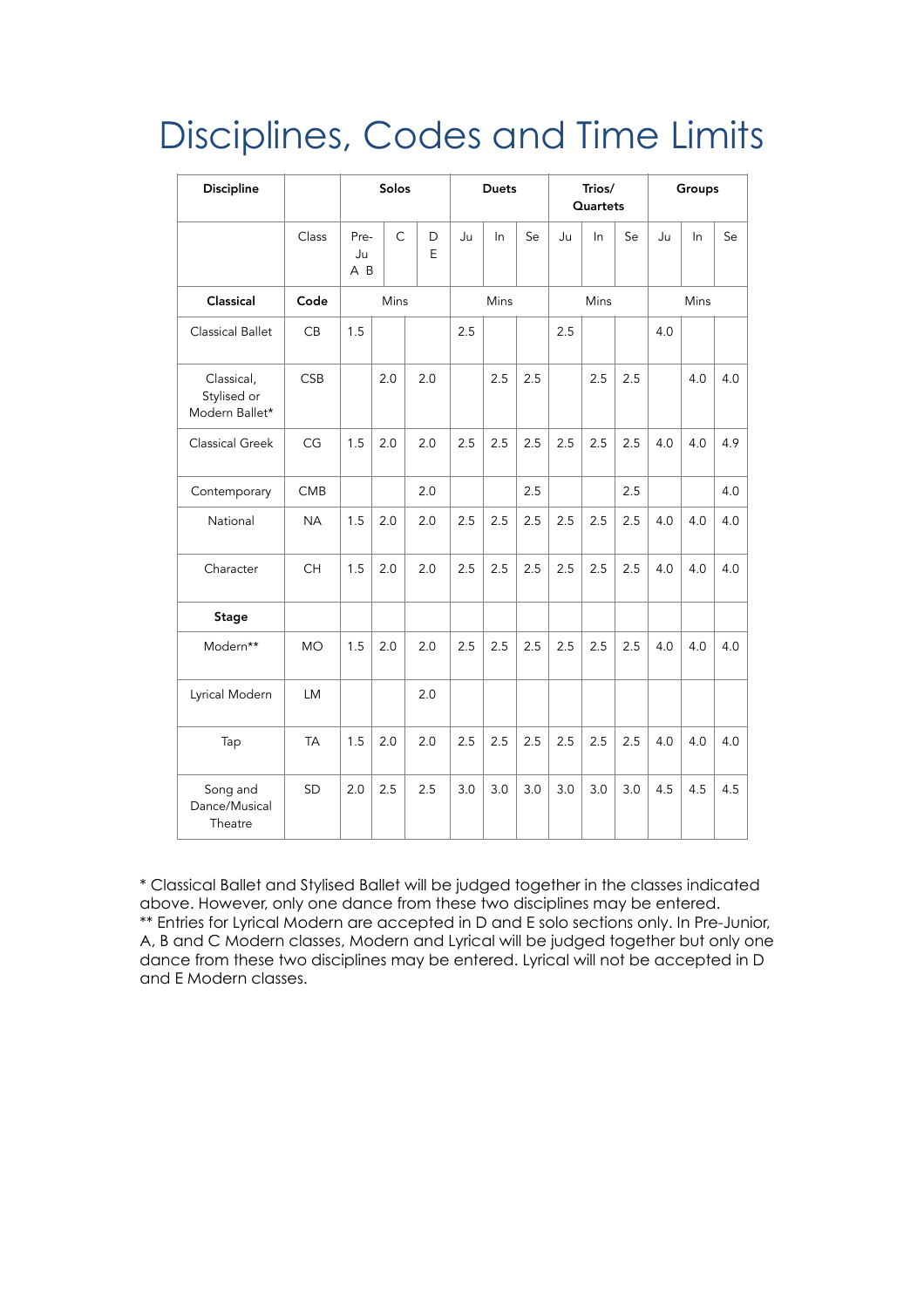### Age Groups

#### (Please read these carefully as they have changed in accordance with All England Dance rules)

|                        | Class        | Age on 1 September 2021 |
|------------------------|--------------|-------------------------|
| Solo Sections          | Pre-Junior   | 6 & Under               |
|                        | Class A      | 7 & 8 Years             |
|                        | Class B      | 9 & 10 Years            |
|                        | Class C      | 11 & 12 Years           |
|                        | Class D      | 13 & 14 Years           |
|                        | Class E      | 15 to 19 Inclusive      |
| Duets, Trios, Quartets | Junior       | 11 Years & Under        |
|                        | Intermediate | 15 Years & Under        |
|                        | Senior       | 22 Years & Under        |

\*Accuracy in birth dates is essential when entering

#### MARKING GUIDANCE

75-77 FAIR A performance limited in its communication.

78-80 MODERATE A performance showing development of technique and/or communication.

81-83 MERIT A capable performance showing some artistic appreciation and/or technical ability

84-86 COMMENDED A convincing performance, technically and artistically.

87-89 DISTINCTION An excellent performance, technically and artistically.<br>90+ OUTSTANDING An exceptional performance both technically and

90+ OUTSTANDING An exceptional performance, both technically and artistically.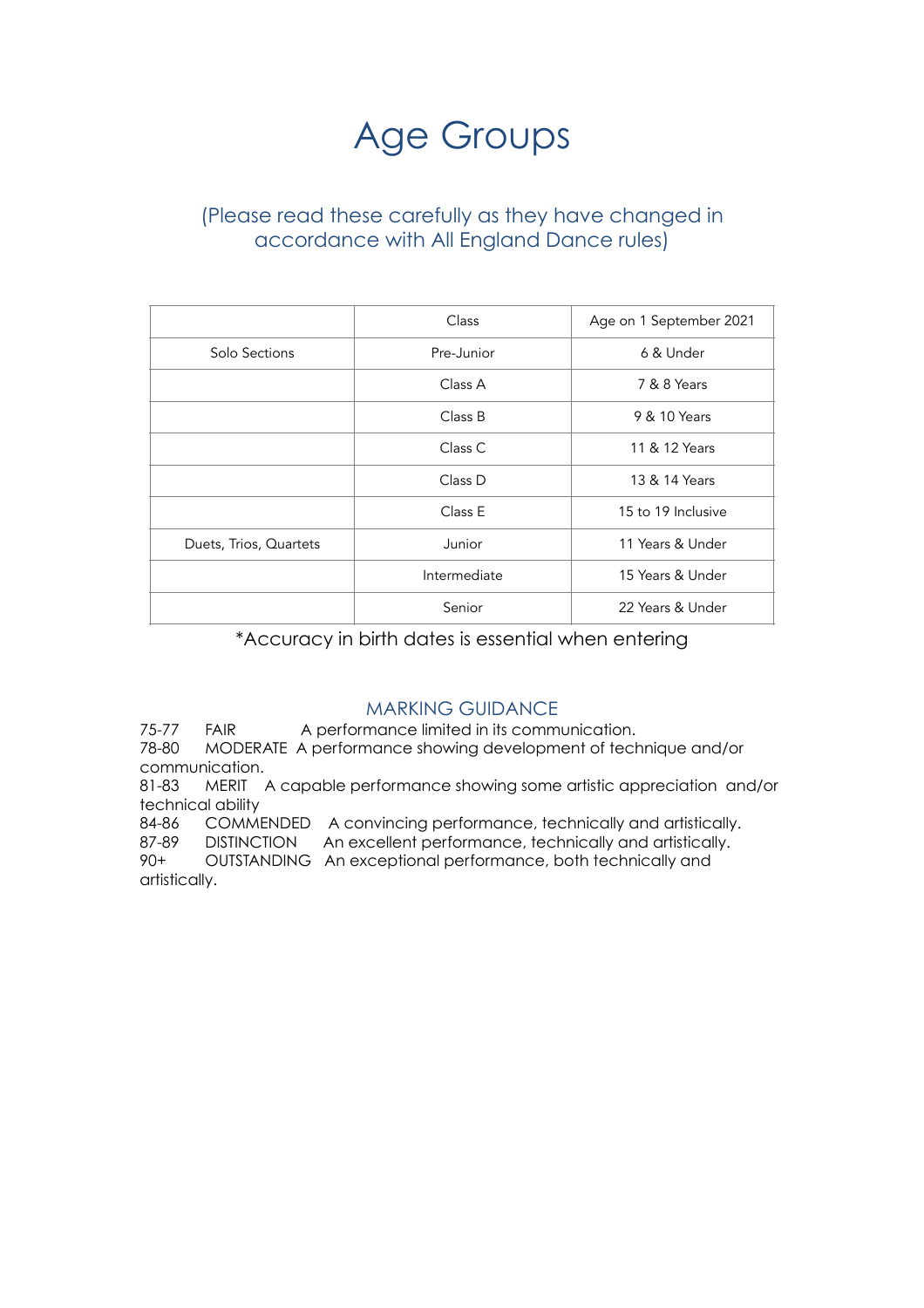# Important Notes for Teachers

Performance: The adjudicator will be looking for a complete performance. It should display exceptional technique for the age group concerned and be strong, confident, theatrical and entertaining, with a good standard of body basics, appropriate costuming and of an excellent musical standard. Interest must be engaged at the outset and sustained until the very end.

Music: Avoid using popular music because unavoidable comparisons with professional performances will be inevitable. The quality of musical recordings is crucial. They should be of a suitable length and without cuts that destroy the shape, development and ending of the music, spoiling the performance. CD recordings are not always reliable and, if used, it is essential to have a tape or mini-disc backup for use in an emergency.

Make-up: Theatrical make-up should be subtle, enhancing the features to replace the colour the lights have removed. Avoid heavy make-up, blue and green eye shadows (which "close" the eyes), heavy brown blusher and pink, purple or brown lipsticks (which become grey under the lights) and the use of face and body glitter, unless relevant to the theme of the dance.

Costumes: Costumes of the correct length should be well fitting with headdresses and hairstyles that compliment the dancer. Choose a well-fitted tutu that sits on the hips. Simple tutus and headdresses are preferable to over-elaboration. Arm cuffs, ear-studs, tattoos and body piercings are unsuitable, unless relevant to the theme of the dance. Loss of an item of costume, or loose shoe ribbons, will mark down the performance. The correct underwear is essential in all sections.

Props: If props are to be used at all, they should be flame-resistant, not exceed 10 kg, be appropriate and be a fully integrated part of the performance. Hand props should be relevant to the situation showing appropriate size, shape, period, weight and texture of the article: judged by the way they are handled, they should be convincing. Dangerous props, such as naked flame, glass, talc, rice and real flowers must not be used. Any props that require the stage to be swept after use are discouraged.

#### DANCE TECHNIQUES

Classical Ballet Dances should include adage and allegro. Titles, characterisations and hand held props are not allowed. Costumes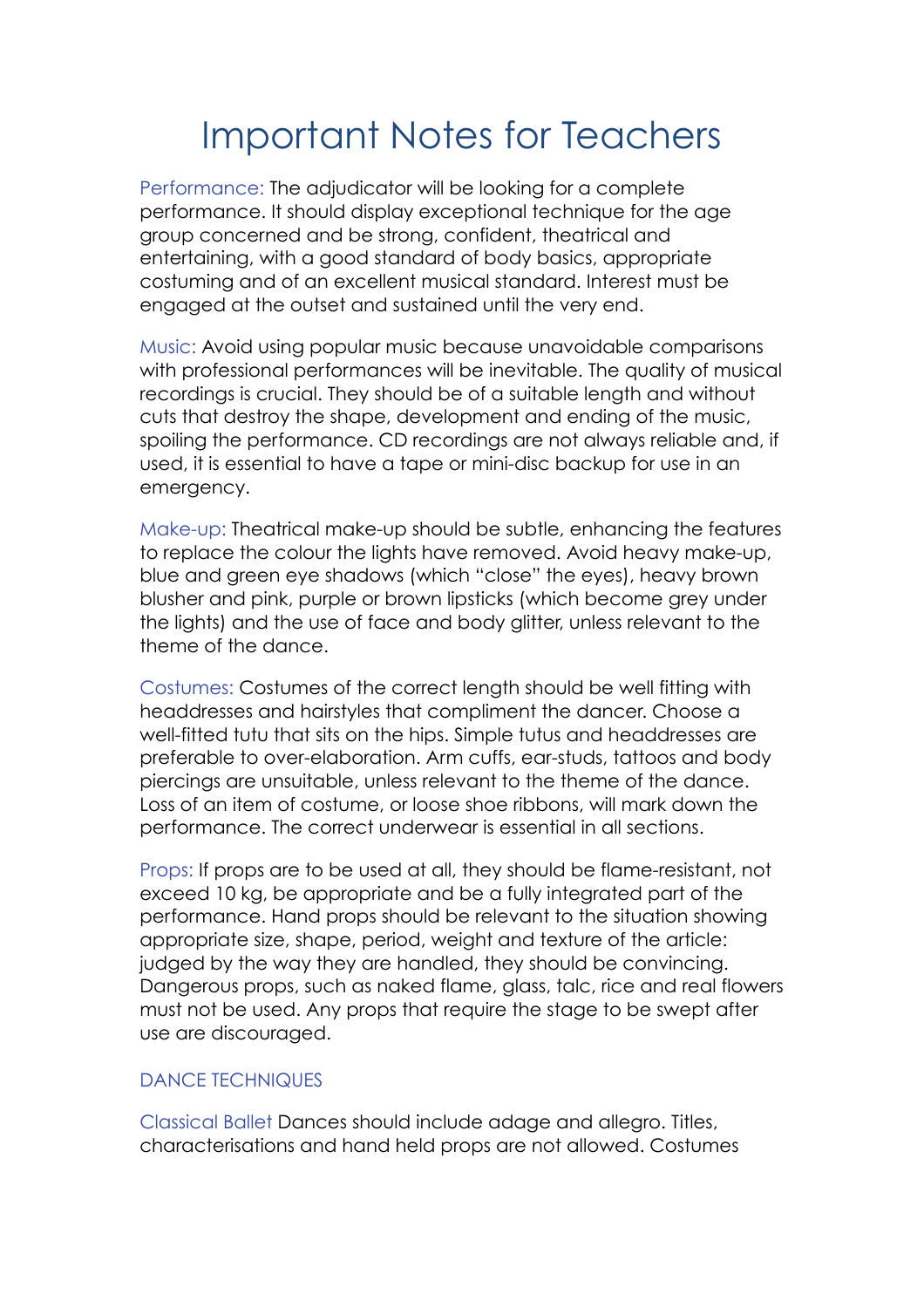should ensure that every aspect of classical technique is clearly visible. Repertoire is not allowed.

Stylised Ballet The communication of an idea through movement, danced with Classical Ballet technique when using hand props or with traditional style, such as Hornpipe, Spanish, Scottish, Tarantella. Soft or pointe shoes must be worn.

Modern Ballet A fusion of Modern and Classical Ballet genres combining the classical technique, which may be performed with a parallel line of leg and contemporary movement. This form may be performed bare foot but usually requires the use of soft or Pointe shoes.

Contemporary Technically the work may reference Limon / Horton / Graham / Cunningham / Release / Flying Low / Gaga or any other recognised Contemporary technique and should be underpinned with a strong classical base. The work should show an understanding of choreographic content and a clear reference to the defined principles of contraction and release, fall and rebound, use of breath and gravity and successive or initiated movement. Whilst there is an athletic strength to the work, acrobatic work should be minimal and used only to enhance the choreographic work.

Classical Greek Following the technique of Ruby Ginner, classical Greek is performed barefoot and essentially showing the use of opposition and relaxation through the movements. Dances should reflect the title. Myths and Nature Themes are acceptable provided the movements are given their

appropriate interpretation that relates to one or more of the seven different styles in this technique.

National All traditional music, songs and technique appropriate to the country of choice are acceptable. Younger competitors are expected to demonstrate traditional performances. Seniors may introduce theatrical performances that are clearly based on a national tradition.

Character A dramatic, artistic or sometimes humorous presentation of :

- A story /character from any book, poem, play, film, history, cartoon, original created theme, etc.
- The mannerisms and essential features of animals, birds, insects, reptiles, virus, and topical interpretations of abstract themes. Appropriate technique for the character should be used.

Modern An all-inclusive term applied to an ever-evolving performing art. It includes lyrical modern, Jazz, Stage Contemporary, Hip Hop and all styles of Modern Theatre Dance. Acrobatic, Gymnastic, and Street Dance are also acceptable when combined with a recognisable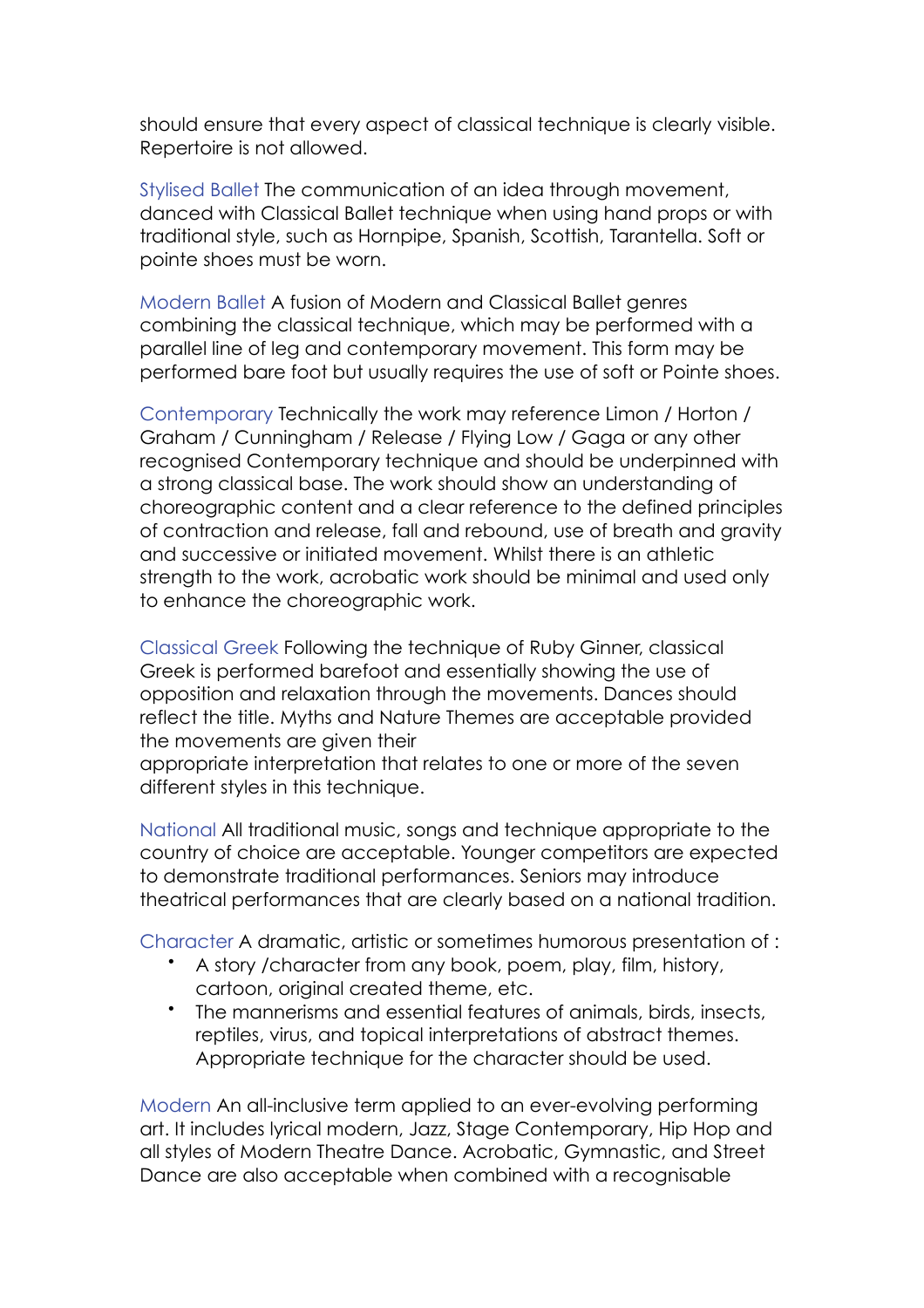dance technique and a theatrical quality. All routines should observe safe dance practice.

Lyrical Modern Based on Modern technique, lyrical modern should show flowing movements that express the emotion of the music. Gymnastic and acrobatic work is not allowed. Floor work should be kept to a minimum.

Tap All styles and developments in technique, including characterisation and humour, are encouraged providing the projection, beating and presentation of the routine is fully sustained and appropriate.

Song & Dance/Musical Theatre The song sets the scene, mood and style of the dance. Pitch and accuracy whilst singing are essential. The dance should provide continuity and reflect the words of the song, which should be sustained throughout. The overall performance should show a combination of Song, Dance and Drama/Acting.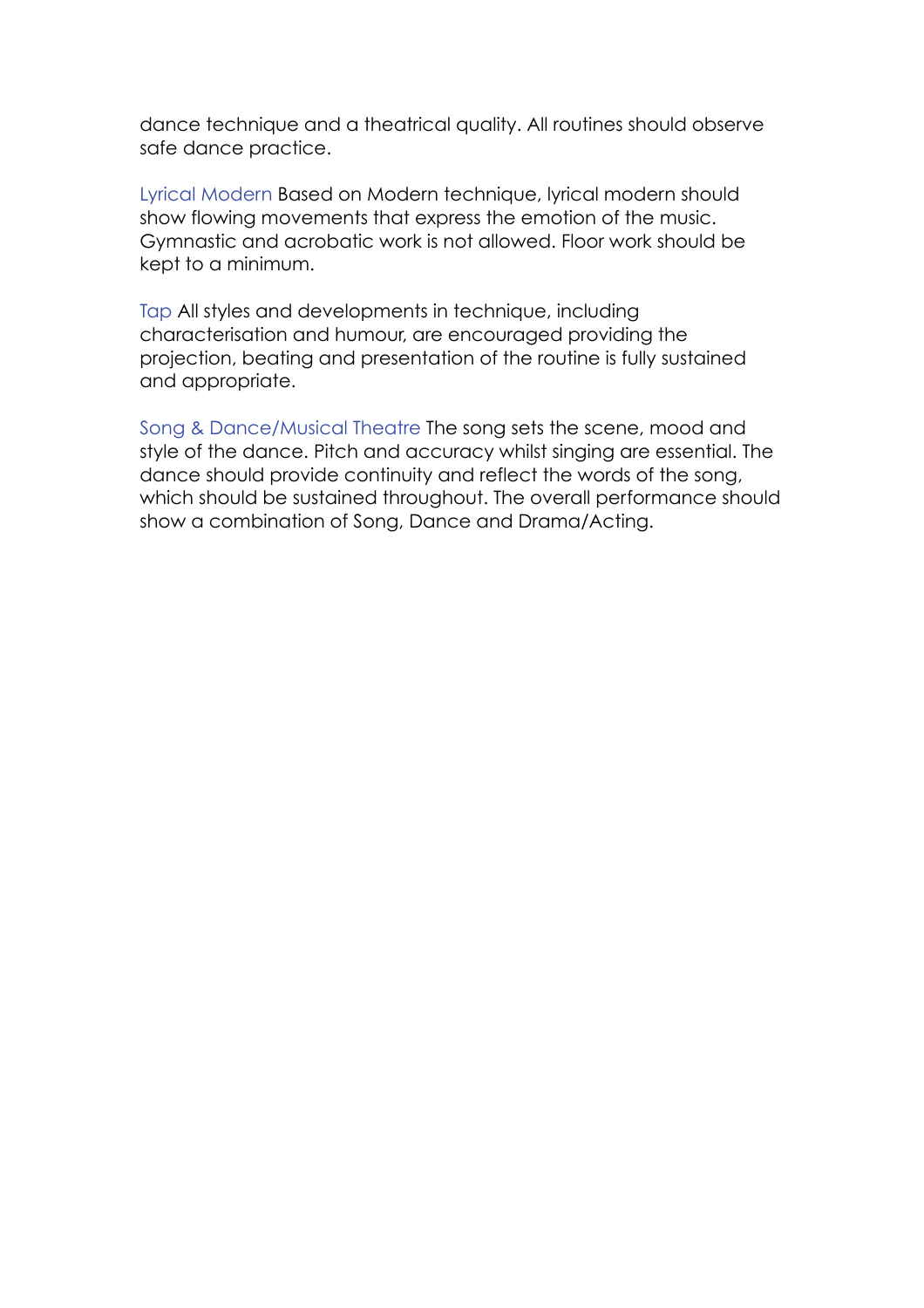# Child Protection Policy

The Festival is committed to ensuring safe environments for children and young people and believe that it is always unacceptable for a child or young person to experience abuse of any kind. We recognise our responsibility to safeguard the welfare of all children and young people, by a commitment to recommend best practice, which protects them.

This policy applies to our Board of Trustees, paid staff, Adjudicator members, volunteers, students or anyone working on behalf of the festival.

We recognise that:

- The welfare of the child/young person is paramount
- All children, regardless of age, disability, gender, racial heritage, religious belief, sexual orientation or identity, have the right to equal protection from all types of harm or abuse
- Working in partnership with children, young people, their parents, carers and other agencies is essential in promoting young people's welfare.

The purpose of the policy:

- To provide protection for the children and young people who participate in our festivals, including the children of festival members
- To provide staff and volunteers with guidance on procedures they should adopt in the event that they suspect a child or young person may be experiencing, or be at risk of, harm.

We will seek to safeguard children and young people by:

- Valuing them, listening to and respecting them
- Adopting child protection guidelines through procedures and safe working practice for staff and volunteers
- Recruiting staff and volunteers safely, ensuring all necessary checks are made
- Sharing information about child protection and safe working practice with children, parents, staff and volunteers
- Sharing information about concerns with agencies who need to know, and involving parents and children appropriately

Providing effective management for staff and volunteers through supervision, support and training.

The festival will review this policy each year in November in line with Safe Network guidance or sooner in light of any changes in legislation or guidance. All changes will be communicated to our member in time for the start of the new Festival year.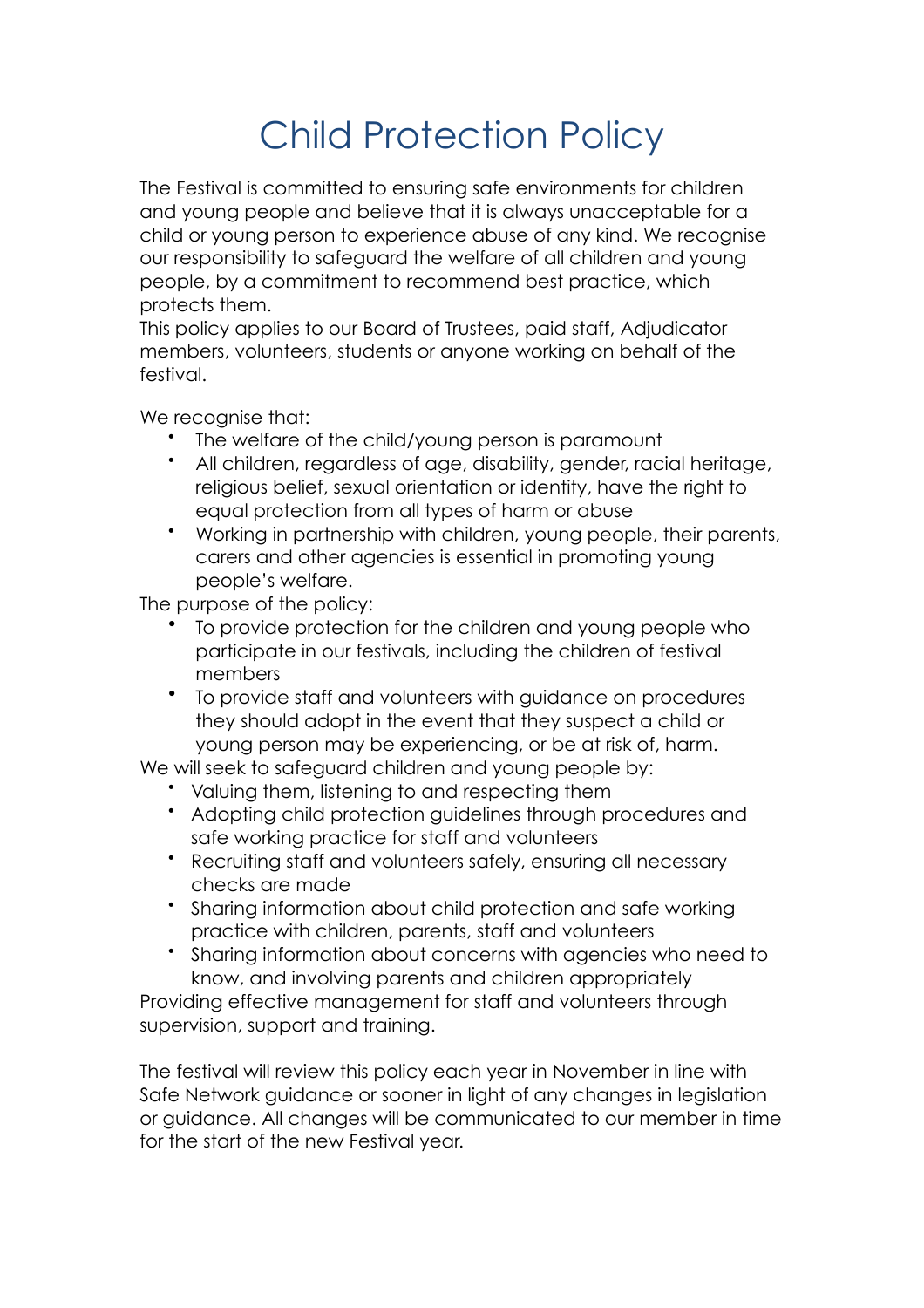# Creating Safer Festivals for Everyone

The festival uses the following policies and procedures to create Safer Festivals for everyone:

- 1. A single, definitive Child Protection Policy adopted by all Federation Festivals.
- 2. One or more designated Festival Safeguarding Officers (FSO) appointed for each Federation Festival. Name: Kelly Hopkins Phone: 07795 822254
- 3. Best practice advice in the form of Safe Working Practice and Festival Child Protection leaflets, with support and training for all Festival staff and volunteers. Including clear reporting procedures for anyone with a concern about a child.
- 4. Appropriate recruitment and induction procedures for all new Festival staff and volunteers responsible for providing safe environments for everyone attending / performing at a Federation Festival.
- 5. All Festival stewards wear a Winchester Festival badge. All teachers/parents/guardians/carers are asked to report all incidents of any nature to anyone wearing a Winchester Festival badge. All reported incidents will be handled in accordance with the safe working practice and festival child protection best practice advice. In addition each Festival will ensure the availability of a quiet area / room where concerns can be expressed in private.
- 6. For the duration of the Festival all teachers/parents/guardians/ carers are responsible for the continuous care and supervision of their own children/pupils/vulnerable adults. If they are unable to attend personally, they must delegate their responsibilities to an identified adult and ensure that their children/pupils/vulnerable adults are aware of the identity and name of the person responsible for their care. This includes supervision throughout all Festival venues, performance, practice and changing areas that may be provided.
- 7. No unauthorised photography or video recording is allowed at our Festivals. Where parents/guardians/ carers do not wish photos to be taken at all, then the responsible adult attending should ensure that their child/pupil/vulnerable adult is not included in official authorised photos.
- 8. Some children and vulnerable adults may have specific needs in order to take part. If this is the case we ask the responsible teachers/parents/guardians/carers to contact the Festival organisers prior to arrival. The Festival actively seeks wherever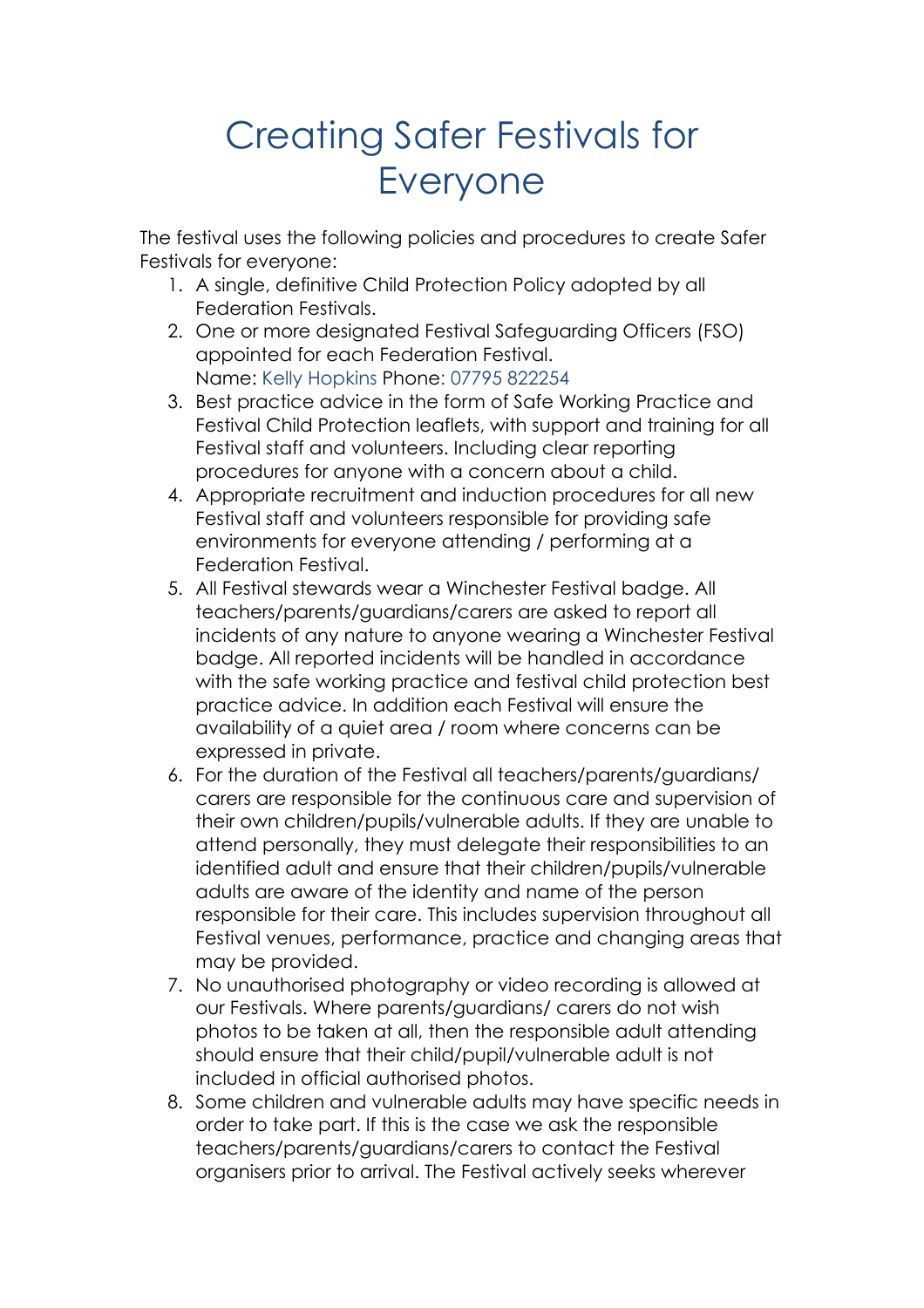possible to meet these needs, but must know before hand in order to prepare support – or to advise that help cannot be provided on this occasion.

9. The Festival's Child Protection Policy and approach to Creating Safer Festivals for Everyone is published explicitly in our Syllabus, Programme and on our website. By completing and signing the entry form all parents/guardians/carers and teachers of entrants under 18 (or vulnerable adults of any age) confirm that they give (or have obtained) the necessary consents for the entrants to take part in the Festival. Without consent the entry to the festival cannot be accepted.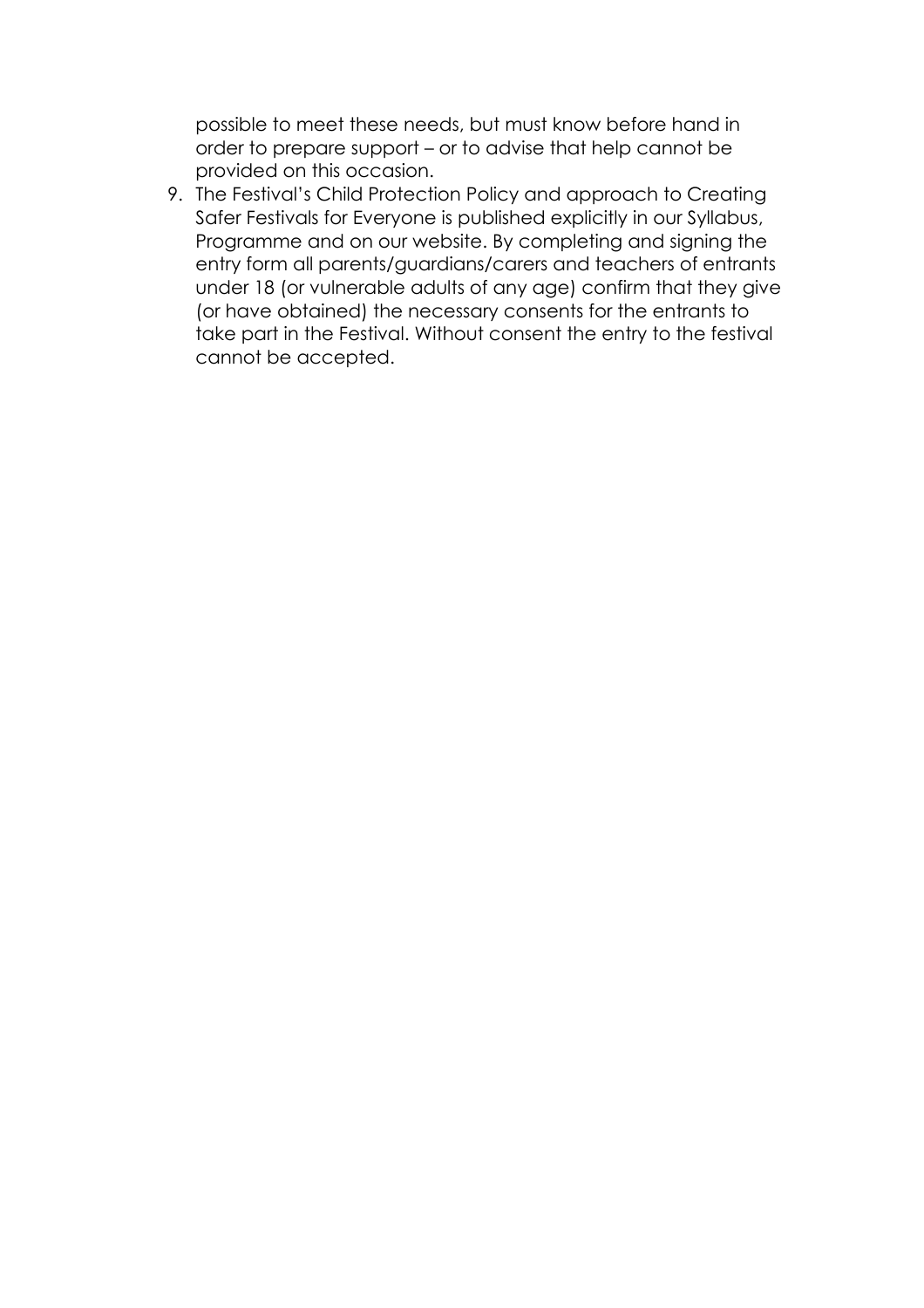# Data Protection Policy

- 1. This document describes the means by which the Winchester Festival of Dance will comply with the General Data Protection Regulation (GDPR), which comes into force on 25th May 2018 and updates the UK Data Protection Act 1998.
- 2. The lawful basis for the collection and storing of data for the purpose of the Festival is primarily legitimate interest with consent from those making the entries sought. For details of what data is processed please see the GDPR Privacy Notice.
- 3. The Festival qualifies as being exempt from the requirement to register any of its data with the Information Commissioners Office.
- 4. To comply with GDPR the Festival (Data Controller) will:
	- a. Appoint a Data Protection Office (DPO) responsible for the implementation of this Policy.
	- b. Provide all Festival entrants with access to the GDPR Privacy Notice explaining why data is being collected, processed and stored and that the person making the entries will be asked to 'opt in' on behalf of their competitors.
	- c. Ensure that electronically-held personal data is password protected.
	- d. Ensure that reasonable and proportionate measures are taken to prevent unauthorised viewing or theft of hard-copy personal data.
	- e. Respond to any Subject Access Request (SAR) within 1 month as per statutory regulation. SAR are to be made to the DPO in the first instance.
	- f. Retain data only for as long as necessary except for the purpose of historical or statistical recording but will remove an individual subject data if asked to do via a SAR.
	- g. Only collect personal data that is necessary for the running of the Festival, as follows:
		- Contact details of dance schools (name, address, telephone and e-mail of principal and person managing entries)
		- Name, date of birth, gender, dance school attended, classes entered and marks awarded (when available) of entrants.
		- For private entries, the contact details of the parent / guardian of the entrant in addition to the other entrant data.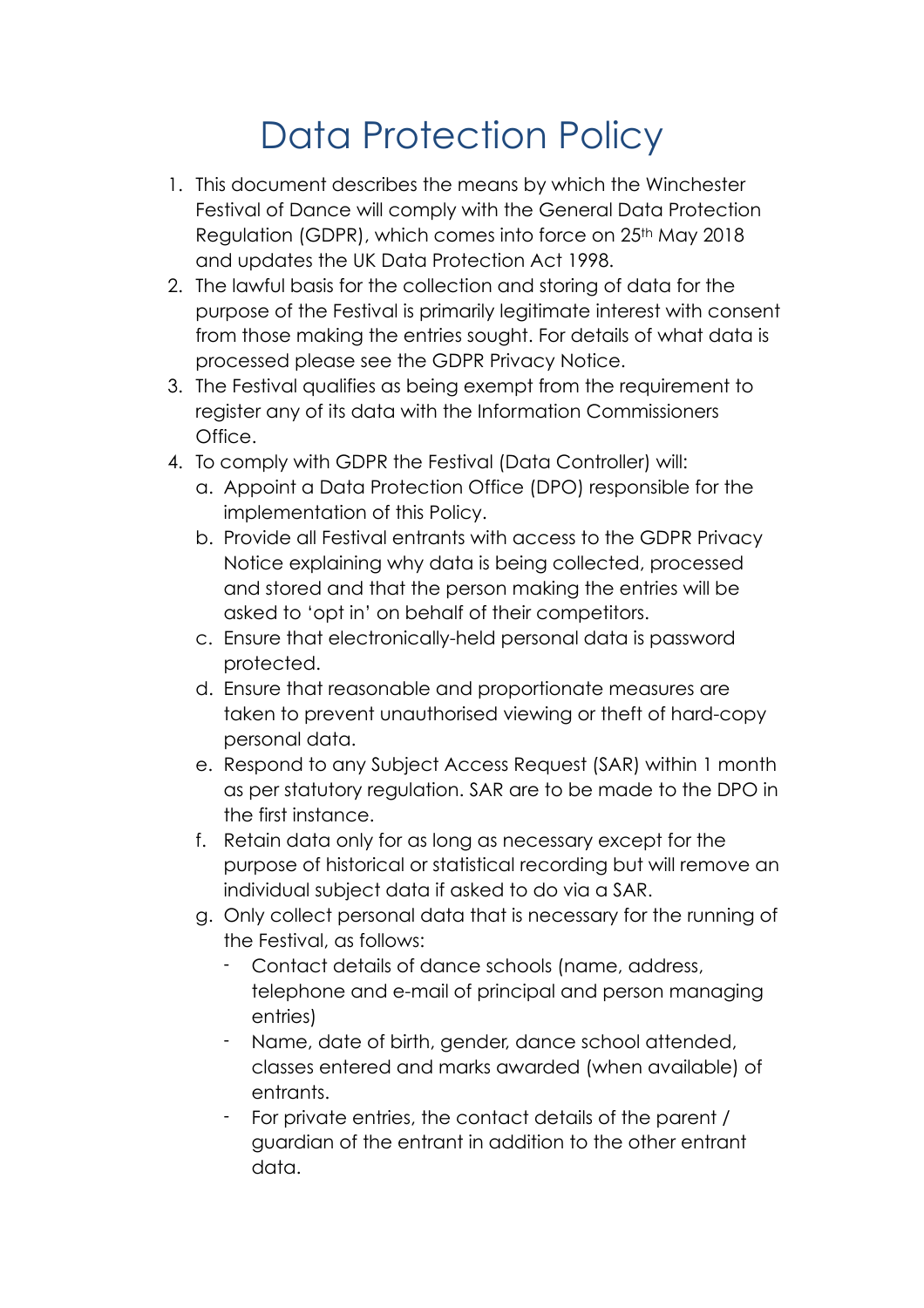- Contact details of volunteer helpers and data necessary for the completion of a DBS check if applicable.
- h. Place this policy and GDPR Privacy Notice on the Festival website.
- 5. The Festival will not:
	- a. Place any personal data on the Festival website, without seeking consent, this includes the names of cup winners and associated trophies. Awarding of cups will not be conditional on providing such consent.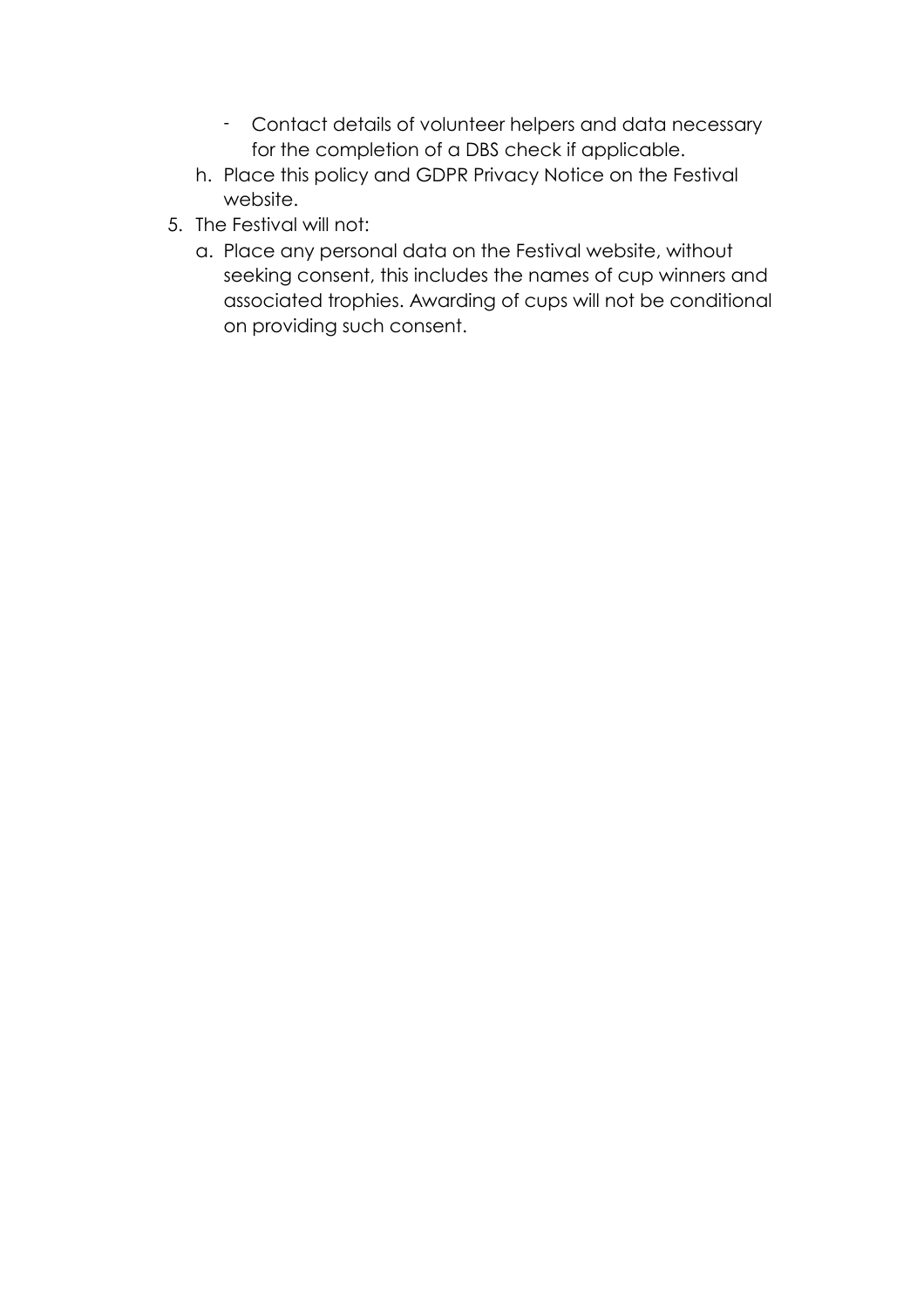# General Data Protection Regulation (GDPR) Privacy Notice:

Winchester Festival of Dance

What personal data does the Festival need to collect? For each competitor the Festival collects the name, date of birth, gender, affiliated school, classes entered, marks awarded (when available) and any cups or awards gained.

For each school, the Festival collects the name and contact details of the school and Principal and for the person managing the entries. The Festival does not hold the contact of individual competitors unless they have entered privately, in which case the we require the parent / guardian details in lieu of a school.

#### **Who is collecting the data?**

The data controller is Winchester Festival of Dance, and data will be processed by authorised festival organisers.

#### **How is the data collected?**

Data is mainly collected by means of online entry forms to the dedicated festival e-mail account., although some entries are sent on paper through the post.

#### **Why does the Festival need to collect this data?**

The Festival requires to know the names and ages of competitors to schedule the event, the affiliated school contact details to communicate the information regarding the running of the event and marks awarded to enable certificates and trophies to be awarded.

#### **How will data be used?**

Entry data, once received from the schools, will be input into an Excel spreadsheet (the database). This is then used to generate a confirmatory summary for each school, the Festival 'running order', print a programme and various lists necessary to run the Festival days, print mark sheets and certificates, record marks awarded and calculate winners for awards and trophies. Numbers from this spreadsheet, in combination with data from past festivals, will be used at times to aid management planning. The Festival will not undertake to process entries non-electronically.

#### **With whom will the data be shared?**

The database will be accessed by authorised Festival organisers only. None of the data will be placed online, except for results appearing on the Festival Facebook page, an 'opt in' will be asked to agree consent for this. No data will be shared with any outside agency or organisation. Names and classes